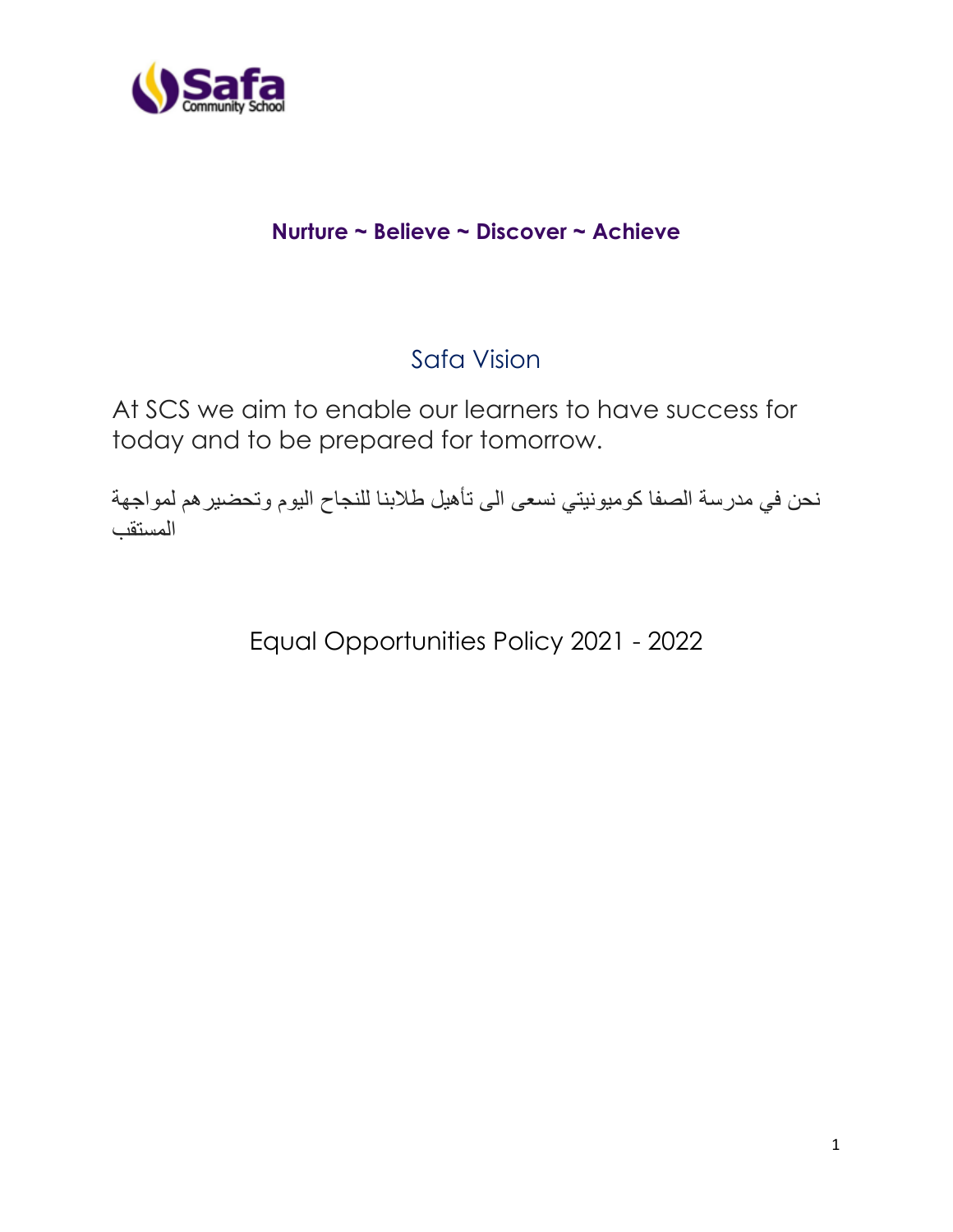

#### **1. Policy Statement**

It is the policy of Safa Community School to promote equal opportunities for all pupils and staff and to foster an atmosphere in which no person discriminates or is discriminated against, on grounds of race, gender or culture. Furthermore, it is our policy to promote interest, empathy and understanding of the needs, abilities and differences of all individuals.

#### **2. Aims**

- To give every member of the school a sense of worth and personal esteem.
- To enable individuals to develop and grow to their full potential.
- To recognise that all individuals have both abilities and needs.
- To avoid stereotyping.
- To avoid attaching negative language to any group.
- To encourage mutual respect.
- To celebrate differences between people of all races and cultures whilst acknowledging that people have much in common.
- To provide positive role models for pupils of all backgrounds.
- To value the role of parents and the wider community in the school.

#### **3. Practice and Procedure**

The school promotes and values diversity and differences.

Visitors are invited into the school to discuss their culture, celebrate festivals, talk about their disabilities and difficulties and share their experiences.

- Issues are addressed with the children in form times, assemblies and PSHCE lessons. These times are also used to help the children deal with any inappropriate comments and attitudes that they may encounter.
- Children's comments are taken seriously and may be addressed at the School Council, by class teachers or tutors.
- Staff who display inappropriateness will be challenged by a senior member of staff who will take relevant action. Issues of inappropriate attitudes and comments may also be raised in staff appraisals.
- Our systems for rewarding children ensure that both effort and achievement are recognised in all areas of school life.
- There is sensitivity to religions and cultural customs in all areas of school life, including diet and uniform.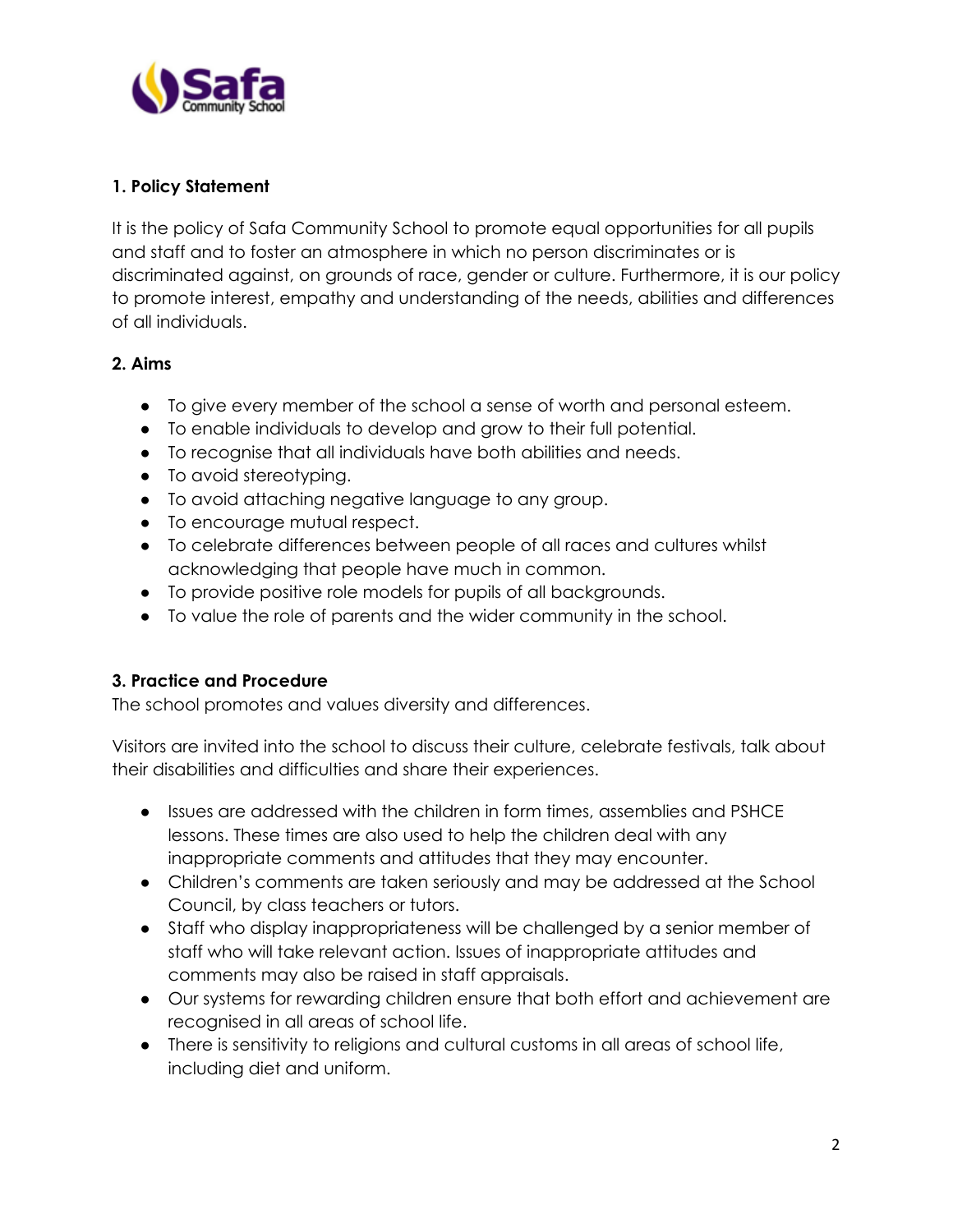

#### **4. Gender**

- The school fosters equal rights and opportunities for pupils regardless of gender.
- Wherever and whenever possible girls and boys are taught, socialise and are rewarded in the same way without distinction.
- The school ensures that in the language it uses at all times there is due consideration for the issues of gender and bias.
- In class, there is a mix of boys and girls.

#### **5. Curriculum**

- Some re-grouping according to ability takes place within the year group as appropriate for specific subject teaching.
- The school strives to make the curriculum accessible to all regardless of ability, race, culture or physical disability.
- We ensure that stereotyped images of subjects are avoided.
- Through the use of individual education plans, we ensure that the needs of students of determination are met.

#### **6. Assessment and Record-Keeping**

The Principal, Headteachers and leadership members are responsible for ensuring that the needs of all pupils are met. They liaise with staff, parents and external agencies as appropriate. They oversee the writing of reports and the keeping of records.

#### **7. Staffing and Resources**

- Heads of Department, Heads of Year, form teachers and class teachers all play a vital role in ensuring that the principles and practice of our Equal Opportunities Policy are adhered to throughout the school.
- Safa Community School is an equal opportunities employer and as such, all prospective and present employees are given the same opportunities in terms of employment conditions, career prospects and pay. It is however recognised that within the school setting there are certain jobs where the gender of the applicant would be an appropriate consideration, e.g. supervision of changing rooms etc.
- The school will endeavour to seek and provide teaching resources that reflect our ethos and avoid stereotypes.
- The school will seek to use the diversity of its pupils, their parents and the communities from which they come, as important resources.